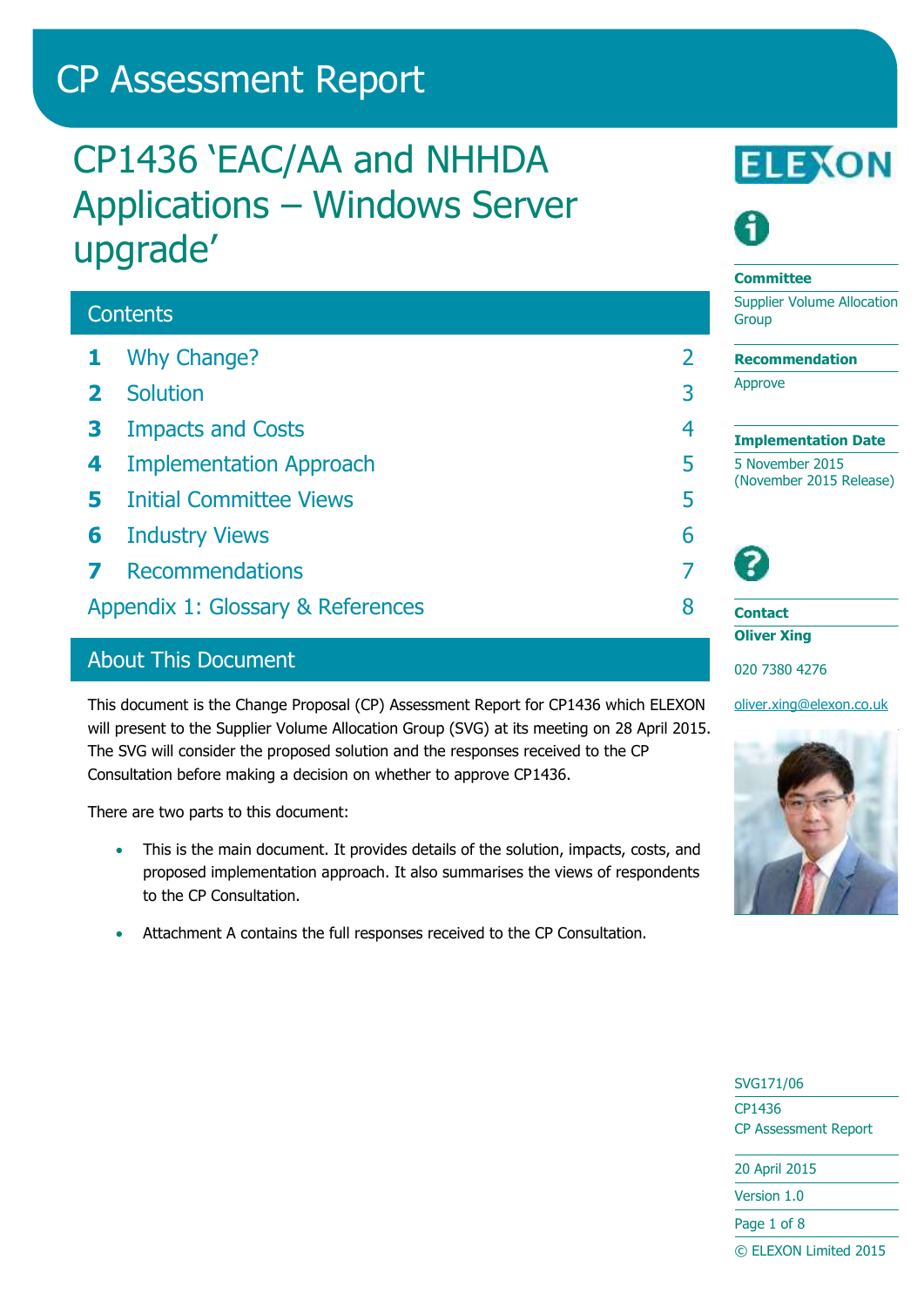# <span id="page-1-0"></span>**1** Why Change?

#### **NHHDA and EAC/AA software**

ELEXON, via its Application Management and Development (AMD) service provider, provides Non Half Hourly Data Aggregators (NHHDAs) with NHHDA and Estimated Annual Consumption (EAC)/Annualised Advance (AA) software on which to run the corresponding applications. These are designed to run on either a 'Solaris-only' or 'Solaris/Windows Server' platform. NHHDAs have the choice to run their applications on either of these platforms. Currently 11 of the 13 NHHDAs run their applications on the 'Solaris-only' platform with the remaining two running their applications on the 'Solaris/Windows Server' platform.

The current version of the Solaris platform used for this software, Solaris 5.10, will be supported by Oracle until January 2021. However, the current version of the Windows platform, Windows Server 2003, will only be supported by Microsoft until July 2015.

#### **What is the issue?**

The endpoint support to Window Server 2003 will cease in July 2015. Although the applications can still be run without this support, it means that they will be unprotected against cyber-attacks, viruses and malware. This could leave Settlement data unprotected or exposed, and create risks to Settlement.

The issue will only affect the two NHHDAs that currently operate on the 'Solaris/Windows Server' platform. The other 11 NHHDAs who operate on the 'Solaris-only' platform will not be affected.

Both NHHDAs who are running Windows Server 2003, have advised ELEXON that they have a preference to upgrade to Windows Server 2012, for which Microsoft will provide extended support until 2023.

# SVG171/06 CP1436 CP Assessment Report

20 April 2015

Version 1.0

Page 2 of 8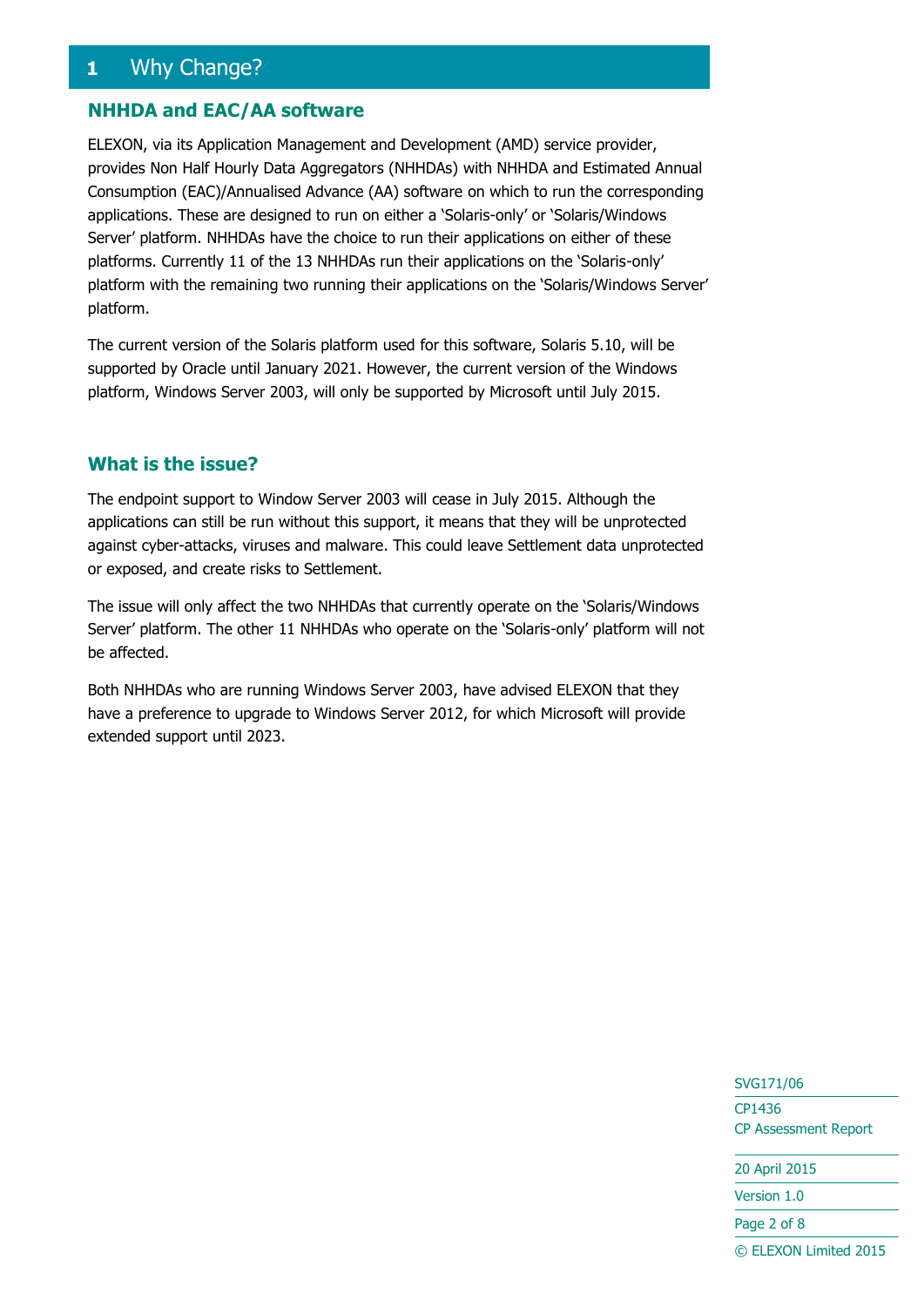# <span id="page-2-0"></span>**2** Solution

#### **Proposed solution**

ELEXON raised [CP1436 'EAC/AA and NHHDA Applications –](https://www.elexon.co.uk/change-proposal/cp1436/) Windows Server upgrade'. It proposes that ELEXON's AMD service provider will first upgrade its systems to Windows Server 2012. It will then provide new and fully tested versions of the NHHDA and EAC/AA applications to the two NHHDAs who are currently running Windows Server 2003.

The CP will remove any risks that may occur from operating on unsupported software, and ensure compatibility between the systems run by ELEXON and the relevant NHHDAs.

### **Proposer's rationale**

We believe that CP1436 will allow the NHHDA and EAC/AA applications that run on the 'Solaris/Windows Server' platform to be compatible with the latest and fully supported software, which Microsoft will support until 2023. This will have the following benefits for both the developer and users of this software:

- maintains availability of full vendor support service for users of the applications;
- minimises risk of being unable to take advantage of defect fixes and other enhancements made available by the vendor;
- minimises reliance on reduced vendor support service for both developer and users; and
- minimises cost of vendor support for both developer and users.

## **Proposed redlining**

The proposed CP solution will require changes to the NHHDA System Management Guide and NHHDA Installation Guide documents, which are BSC Category 2 Configurable Items. The AMD service provider will draft redlined changes to these documents, which we will consult on as part of CP1436's implementation if the SVG approves the CP.

> SVG171/06 CP1436 CP Assessment Report 20 April 2015 Version 1.0

Page 3 of 8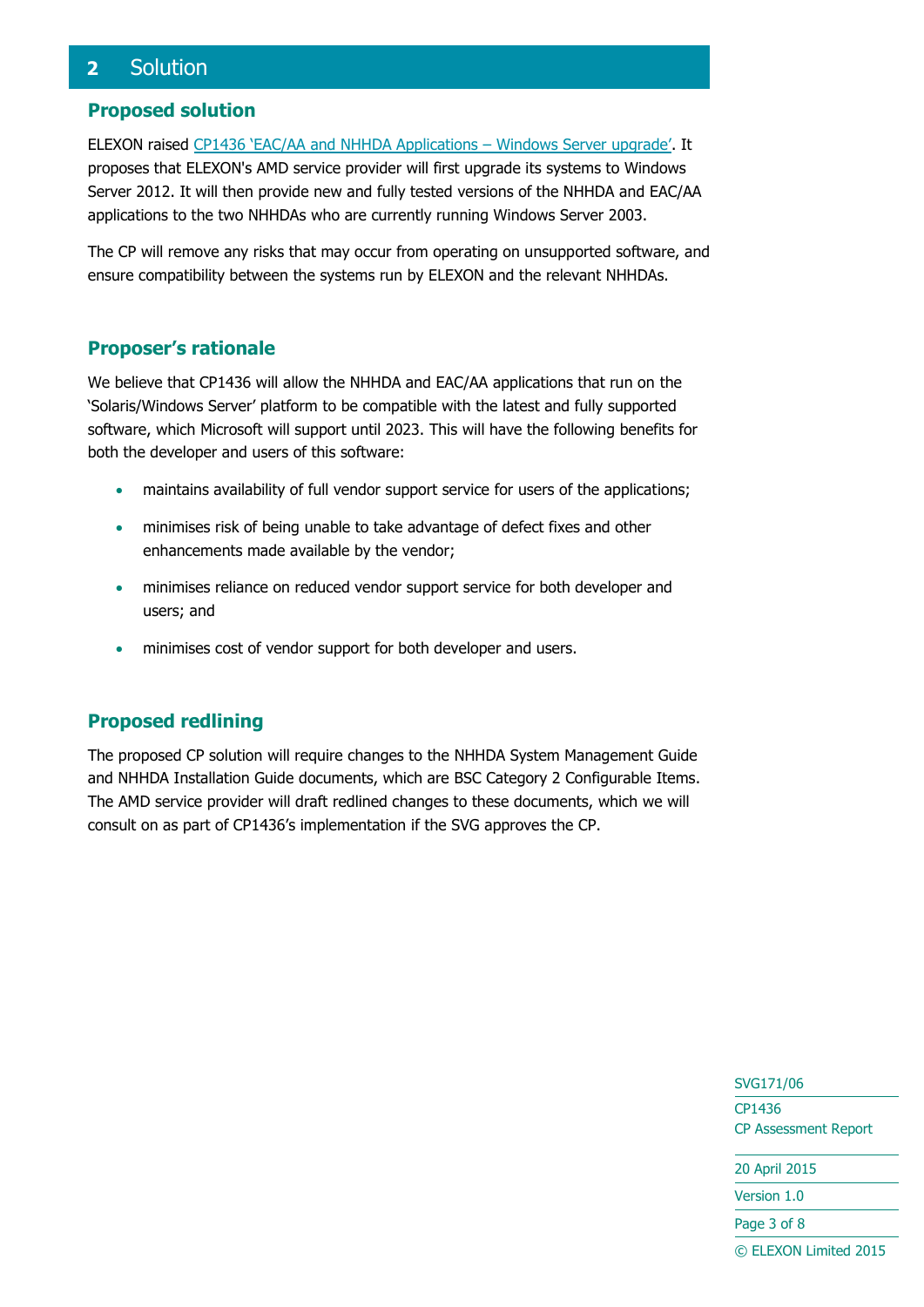## <span id="page-3-0"></span>**3** Impacts and Costs

#### **Central impacts and costs**

#### **Central impacts**

CP1436 will require the AMD service provider to develop, test and deploy new versions of the NHHDA and EAC/AA software applications, and will require corresponding updates to the NHHDA System Management Guide and NHHDA Installation Guide documents.

| <b>Central Impacts</b>          |                 |  |  |
|---------------------------------|-----------------|--|--|
| Document Impacts                | System Impacts  |  |  |
| • NHHDA System Management Guide | • NHHDA systems |  |  |
| • NHHDA Installation Guide      |                 |  |  |

#### **Central costs**

There will be a total central cost of approximately £40,000 to deliver the technical solution to the CP and to implement the relevant document changes.

#### **BSC Party & Party Agent impacts and costs**

CP1436 will only impact the two NHHDAs that operate on the existing Windows Server 2003 systems. Costs will arise from upgrading their systems to the new Windows Server 2012 platform. No other BSC Parties or Party Agents will be impacted by CP1436.

Two respondents believe that the CP will impact them as they will need to carry out system and process changes. One of these is one of the impacted NHHDAs, while the other response was from a Supplier. We do not believe that CP1436 will impact the Supplier. It does not require them to upgrade their systems and there will be no changes to the functionality of the applications. We have queried this response with the Supplier and will update the SVG verbally at the meeting.

One further respondent suggests that it will be impacted if the CP introduces functional changes to the NHHDA and EAC/AA systems. This CP seeks to introduce a version upgrade to Windows Server and will not require any functional changes to the applications, and so will not impact this participant.

| <b>BSC Party &amp; Party Agent Impacts</b>                 |                                                                                                                                                                                                  |  |  |
|------------------------------------------------------------|--------------------------------------------------------------------------------------------------------------------------------------------------------------------------------------------------|--|--|
| <b>BSC Party/Party Agent</b>                               | Impact                                                                                                                                                                                           |  |  |
| NHHDAs that currently<br>operate on Windows Server<br>2003 | Costs will arise from upgrading systems to the new<br>Windows Server 2012 platform, and from installing and<br>testing the new versions of the EAC/AA and NHHDA<br>software delivered by ELEXON. |  |  |

#### SVG171/06

CP1436 CP Assessment Report

20 April 2015

Version 1.0

Page 4 of 8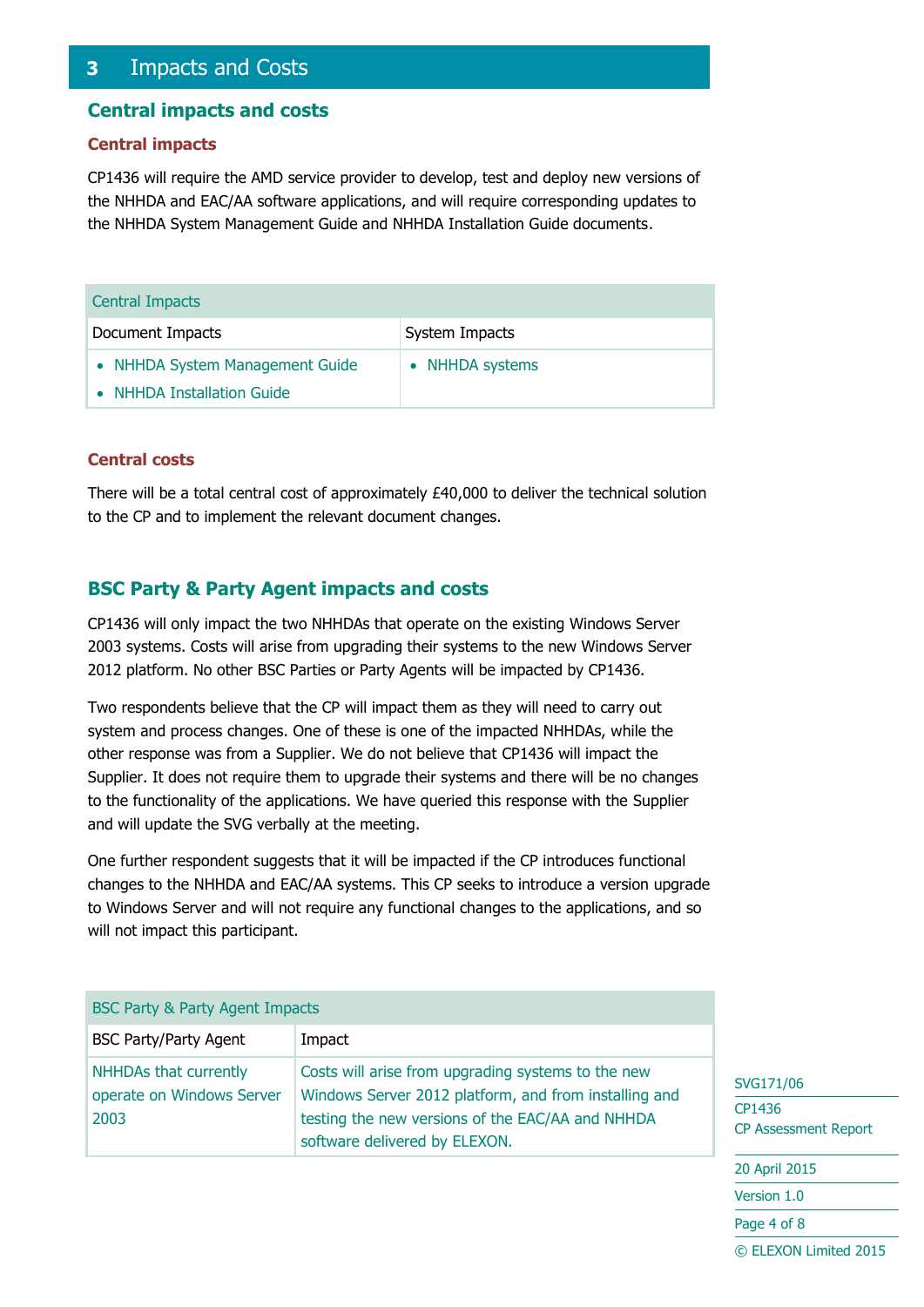## <span id="page-4-0"></span>**4** Implementation Approach

#### **Recommended Implementation Date**

We propose CP1436 for implementation on **5 November 2015** as part of the November 2015 BSC Systems Release.

The two impacted NHHDAs wish to complete their system upgrades as soon as possible, which can be done as soon as new versions of the applications are delivered by ELEXON. The upgrade to ELEXON's systems will require approximately 13 weeks' lead time from the SVG decision date. This means that, if approved, the new versions of the applications will be delivered to the affected two NHHDAs on 1 July 2015. Based on this, we would expect the full upgrade to be completed by the end of July 2015 at the latest.

The updates to the NHHDA System Management Guide and NHHDA Installation Guide documents will be made as part of this process, although for administrative and governance purposes this will formally happen as part of the November 2015 Release.

None of the seven respondents to the CP Consultation disagree with this proposed implementation approach.

## <span id="page-4-1"></span>**5** Initial Committee Views

## **SVG's initial views**

CP1436 was not presented to the SVG for initial views.

Due to the need to progress the upgrade as quickly as possible, we did not formally present CP1436 to the SVG for its initial views. We did discuss the draft CP with the Software Technical Advisory Group (STAG) and the affected NHHDAs, and we updated the SVG verbally at SVG meeting 168.

> SVG171/06 CP1436 CP Assessment Report

20 April 2015

Version 1.0

Page 5 of 8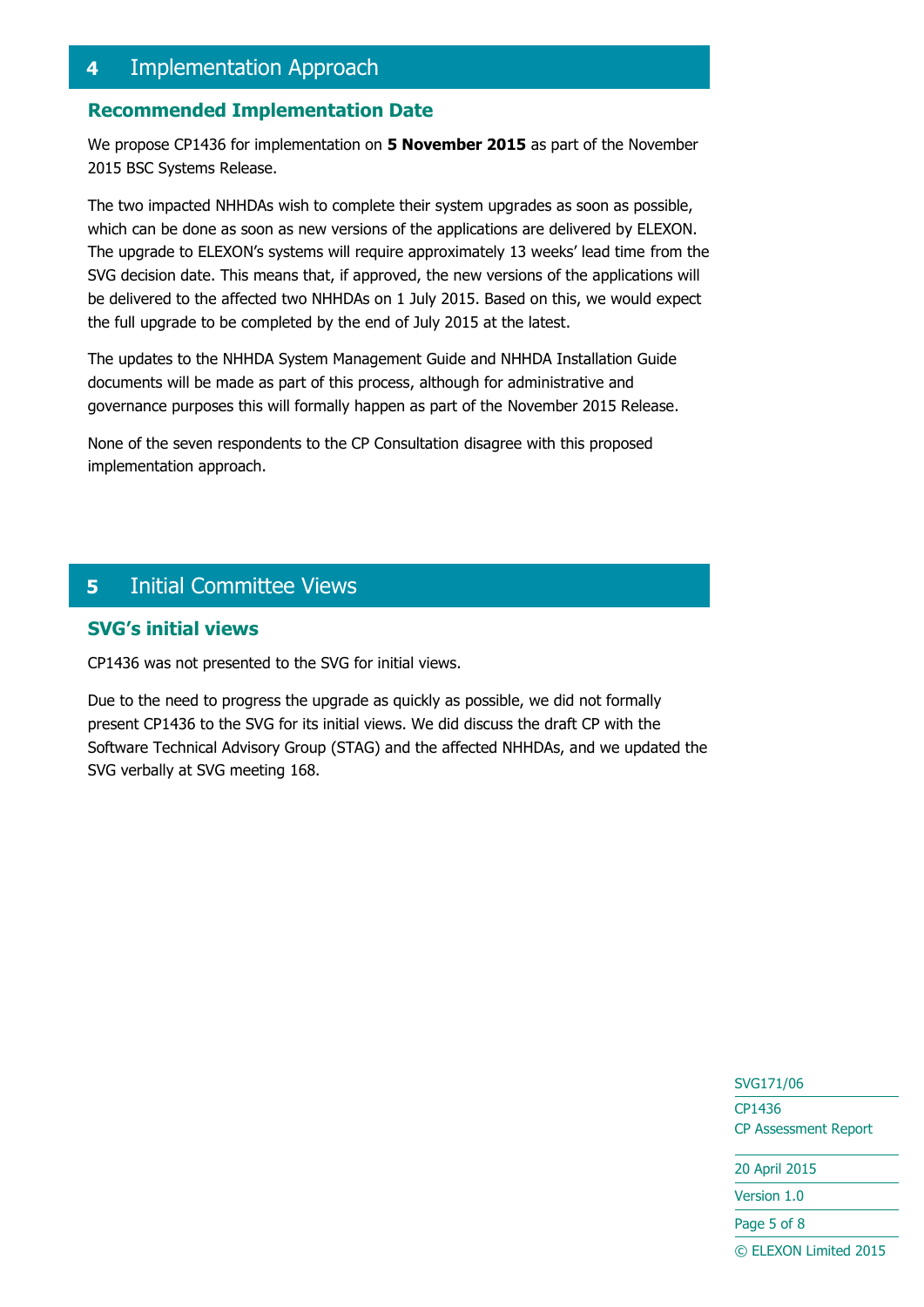# <span id="page-5-0"></span>**6** Industry Views

This section summarises the responses received to the CP Consultation. You can find the full responses in Attachment A.

| Summary of CP1436 CP Consultation Responses                           |     |                |         |
|-----------------------------------------------------------------------|-----|----------------|---------|
| Question                                                              | Yes | N <sub>0</sub> | Neutral |
| Do you agree with the CP1436 proposed<br>solution?                    | 6   | 0              |         |
| Will CP1436 impact your organisation?                                 | 3   | 4              | 0       |
| Will your organisation incur any costs in<br>implementing CP1436?     | 3   | 4              |         |
| Do you agree with the proposed<br>implementation approach for CP1436? | 6   | 0              |         |
| Do you have any further comments on<br>CP1436?                        |     | 6              |         |

## **Comments on the CP**

Six of the seven respondents support the CP. One Party remains neutral as it will not be affected by this CP, due to it operating solely on the Solaris system.

One Party sought ELEXON's view on whether it was aware of any instances where software applications were running unprotected due to expired support. We can confirm that there are no such instances.

As the NHHDA and EAC/AA applications are distributed to organisations to use, ELEXON relies on the Software Technical Advisory Group (STAG) as the main industry forum for discussing future functional changes and providing technical support. We use this forum to identify third party software components that are nearing the end of their support period to ensure continuous operation of these industry applications.

> SVG171/06 CP1436 CP Assessment Report 20 April 2015 Version 1.0

Page 6 of 8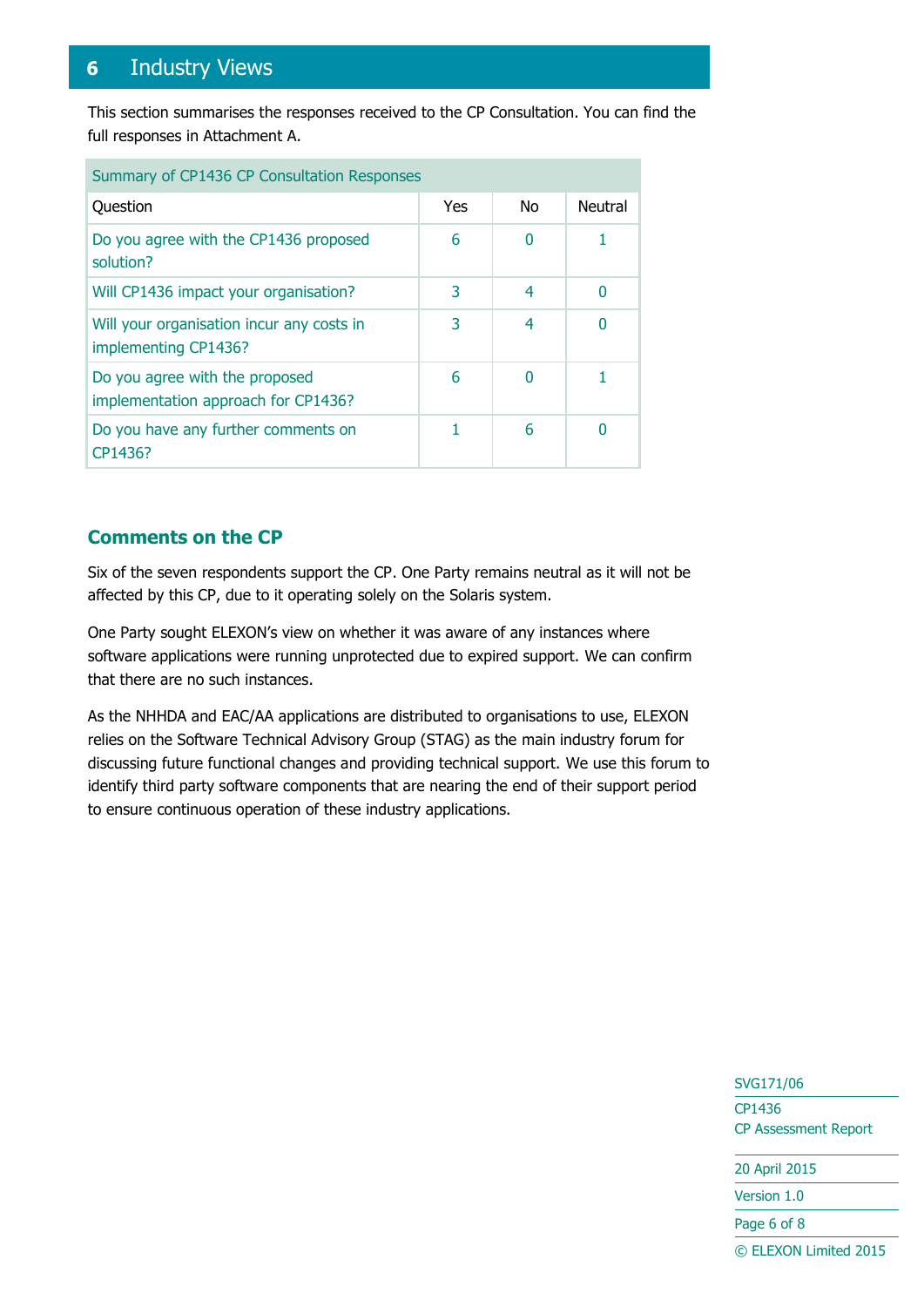# <span id="page-6-0"></span>**7** Recommendations

We invite you to:

- **APPROVE** CP1436 for implementation on 5 November 2015 as part of the November 2015 Release; and
- **NOTE** that the redlined changes to the NHHDA System Management Guide and NHHDA Installation Guide documents to implement CP1436 will be produced and consulted on as part of the CP's implementation.

SVG171/06

CP1436 CP Assessment Report

20 April 2015

Version 1.0

Page 7 of 8